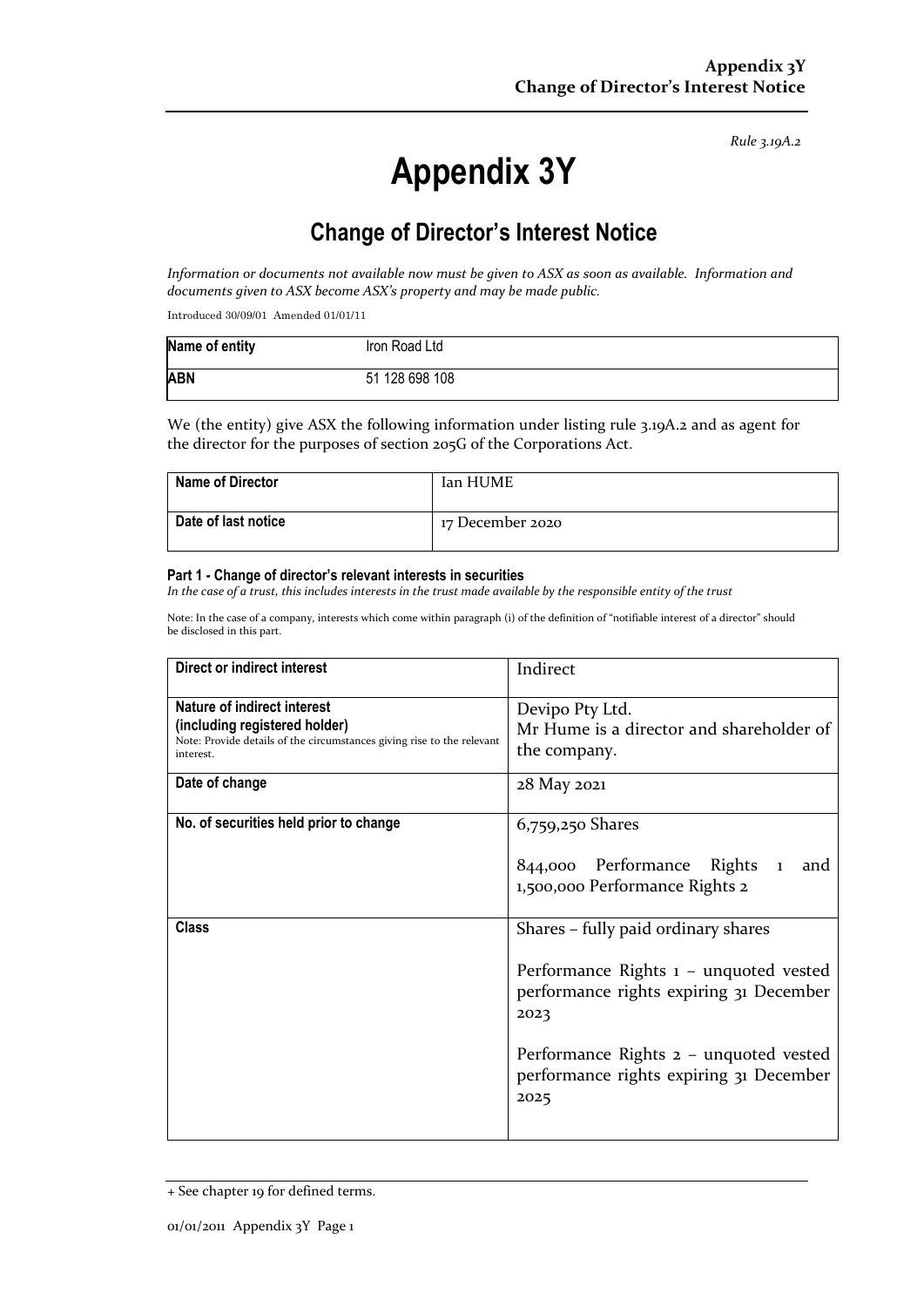| <b>Number acquired</b>                                                                                                                                 | 139,535 Shares                                                        |
|--------------------------------------------------------------------------------------------------------------------------------------------------------|-----------------------------------------------------------------------|
| Number disposed                                                                                                                                        | None                                                                  |
| <b>Value/Consideration</b><br>Note: If consideration is non-cash, provide details and estimated<br>valuation                                           | \$30,000.00                                                           |
| No. of securities held after change                                                                                                                    | 6,898,785 Shares                                                      |
|                                                                                                                                                        | 844,000 Performance Rights 1<br>and<br>1,500,000 Performance Rights 2 |
| Nature of change                                                                                                                                       | Acceptance of full entitlement in Iron                                |
| Example: on-market trade, off-market trade, exercise of options,<br>issue of securities under dividend reinvestment plan, participation in<br>buy-back | Road Share Purchase Plan.                                             |

### **Part 2 – Change of director's interests in contracts**

Note: In the case of a company, interests which come within paragraph (ii) of the definition of "notifiable interest of a director" should be disclosed in this part.

| <b>Detail of contract</b>                                                                                                                                                   | Not applicable |
|-----------------------------------------------------------------------------------------------------------------------------------------------------------------------------|----------------|
| <b>Nature of interest</b>                                                                                                                                                   |                |
| Name of registered holder<br>(if issued securities)                                                                                                                         |                |
| Date of change                                                                                                                                                              |                |
| No. and class of securities to which<br>interest related prior to change<br>Note: Details are only required for a contract in<br>relation to which the interest has changed |                |
| Interest acquired                                                                                                                                                           |                |
| <b>Interest disposed</b>                                                                                                                                                    |                |
| <b>Value/Consideration</b><br>Note: If consideration is non-cash, provide details<br>and an estimated valuation                                                             |                |
| Interest after change                                                                                                                                                       |                |

<sup>+</sup> See chapter 19 for defined terms.